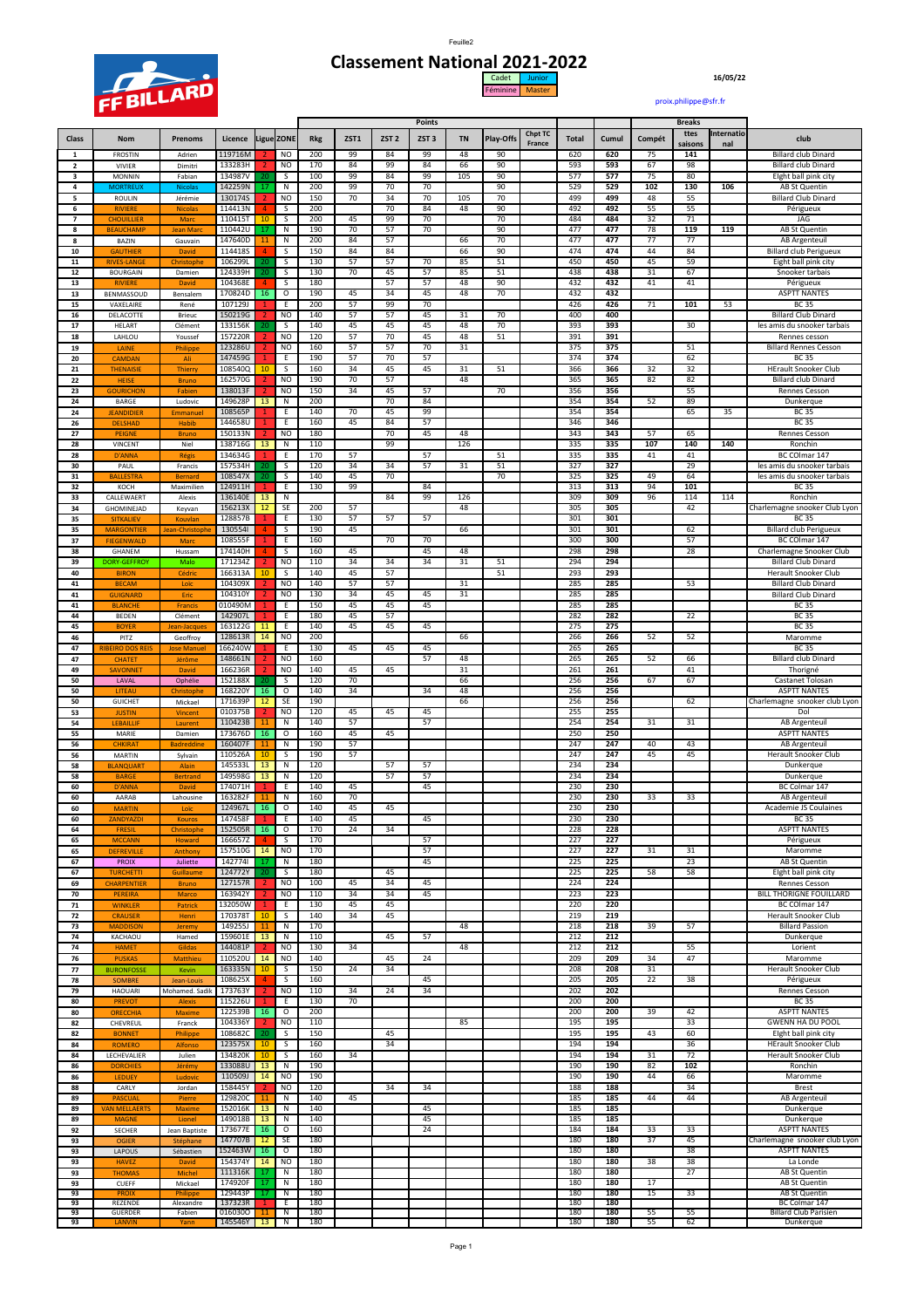| 102        | <b>DUARTE</b>                    | Carlo               | 108609H            | 20 | s                             | 120        |          | 57 |    |    |  | 177        | 177        |    | 45              | Eight ball pink city               |
|------------|----------------------------------|---------------------|--------------------|----|-------------------------------|------------|----------|----|----|----|--|------------|------------|----|-----------------|------------------------------------|
| 102        | ZOUAOUI                          | Yassine             | 1474769R           | 10 | S                             | 120        | 57       |    |    |    |  | 177        | 177        | 32 | 32              | Herault Snooker Club               |
| 104        | <b>BFRNARD</b>                   | <b>Nicola</b>       | 150458R            |    | <b>NO</b>                     | 130        | 45       |    |    |    |  | 175        | 175        |    |                 | <b>GWENN HA DU POOL</b>            |
| 104        | YOUMNI                           | Moustapha           | 134444Y            | 20 | S                             | 130        |          | 45 |    |    |  | 175        | 175        |    | 51              | Eight ball pink city               |
| 104        | <b>PEIXOTO</b>                   | Tony                | 139864K            |    | E                             | 130        |          | 45 |    |    |  | 175        | 175        |    |                 | <b>BC 35</b>                       |
| 107        | <b>MONTOT</b>                    | Laurent             | 128790M            |    | s                             | 140        |          |    |    | 31 |  | 171        | 171        |    | 67              | Périgueux                          |
| 108        | <b>MARQUETTE</b>                 | <b>Bertrand</b>     | 155517Q            | 13 | $\overline{\mathsf{N}}$       | 170        |          |    |    |    |  | 170        | 170        | 41 | 41              | Dunkerque                          |
| 108        | <b>MURANTE</b>                   | Sylvio              | 104678C            | 12 | SE                            | 170        |          |    |    |    |  | 170        | 170        |    | 53              | Billard 8 pool Evian               |
| 108        | GOLHEN                           | Yann                | 152360J            |    | S                             | 170        |          |    |    |    |  | 170        | 170        | 58 | 58              | <b>Black Cats</b>                  |
| 111        | GOUPIL                           | Dylan               | 149824C            |    | <b>NO</b>                     | 110        | 24       |    | 34 |    |  | 168        | 168        | 30 | 30              | <b>Billard attitude</b>            |
| 112        | <b>BROTC</b>                     | Philippe            | 126931Z            | 20 | $\mathsf{s}$                  | 120        |          | 45 |    |    |  | 165        | 165        | 38 | 65              | Eight ball pink city               |
| 112        | HELARD                           | Yannick             | 019608E            |    | <sub>SO</sub>                 | 120        |          |    | 45 |    |  | 165        | 165        |    |                 | les amis du snooker tarbais        |
| 114        | LEGRAND                          | Pierre              | 170583R            |    | S                             | 130        |          | 34 |    |    |  | 164        | 164        |    |                 | Eight ball pink city               |
| 114        | <b>BOURDIN</b>                   | Nicola:             | 152563E            | 16 | $\circ$                       | 140        | 24       |    |    |    |  | 164        | 164        |    | $\overline{27}$ | academie JS Coulaines              |
| 116        | SANTOS DE JESUS                  | Aurélien            | 166413J            |    | $\overline{\mathsf{S}}$       | 160        |          |    |    |    |  | 160        | 160        |    |                 | Périgueux                          |
| 116        | <b>WOITTEQUAND</b>               | Christoph           | 110493T            | 13 | Ν                             | 160        |          |    |    |    |  | 160        | 160        | 45 | 45              | Ronchin                            |
| 116        | WILLEY                           | Paul                | 175560B            | 16 | $\circ$                       | 160        |          |    |    |    |  | 160        | 160        |    |                 | <b>ASPTT NANTES</b>                |
| 116        | LE COLLETER                      | Gaëtan              | 144019F            | 16 | 0                             | 160        |          |    |    |    |  | 160        | 160        |    | 18              | <b>ASPTT NANTES</b>                |
| 116        | <b>DESSERRE</b>                  | Alexandre           | 136733Z            | 14 | <b>NO</b>                     | 160        |          |    |    |    |  | 160        | 160        |    | 21              | Maromme                            |
| 116        | CLEMENT                          | Gildas              | 105772E            | 16 | $\circ$                       | 160        |          |    |    |    |  | 160        | 160        |    |                 | <b>BOSCO NANTES</b>                |
| 116        | HAJI ADAM                        | Aijaz               | 126676E            | 11 | N                             | 160        |          |    |    |    |  | 160        | 160        | 39 | 39              | AB Argenteuil                      |
| 116        | <b>CAISTIKER</b>                 | Olivier             | 1455360            | 13 | $\overline{\mathsf{N}}$       | 160        |          |    |    |    |  | 160        | 160        |    | 49              | Dunkerque                          |
| 116        | BIALORUCKI                       | Antoine             | 138321B            | 12 | SE                            | 160        |          |    |    |    |  | 160        | 160        |    | 22              | Charlemagne snooker club Lyon      |
| 125        | <b>PERDRIE</b>                   | Franck              | 169347Y            |    | N <sub>O</sub>                | 110        |          | 24 | 24 |    |  | 158        | 158        |    |                 | Rennes Cesson                      |
| 126        | ZAKAGHIA                         | Souhail             | 1747680            | 10 | S                             | 110        | 45       |    |    |    |  | 155        | 155        |    |                 | Herault Snooker Club               |
| 127        | CAMPANA                          | Alexandre           | 170320F            |    | Ε                             | 120        | 34       |    |    |    |  | 154        | 154        |    |                 | <b>BC 35</b>                       |
| 127        | ORDONNEAU                        | Benjamin            | 169045V            | 20 | $\overline{\mathsf{s}}$       | 120        |          | 34 |    |    |  | 154        | 154        |    |                 | Eight ball pink city               |
| 127        | <b>BUZZI</b>                     | Laurent             | 171800P            | 10 | S                             | 120        | 34       |    |    |    |  | 154        | 154        |    |                 | CMV Billard                        |
| 130        | GASC                             | Jean-Michel         | 1530635            | 4  | $\mathsf{s}$                  | 150        |          |    |    |    |  | 150        | 150        |    |                 | Périgueux                          |
| 130        | ROCHEREUIL                       | Cedric              | 108864E            | 12 | SE                            | 150        |          |    |    |    |  | 150        | 150        |    |                 | Billard 8 pool Evian               |
| 130        | <b>SHAF</b>                      | Am                  | 130966E            | 11 | $\overline{\mathsf{N}}$       | 150        |          |    |    |    |  | 150        | 150        | 30 | 61              | <b>AB Argenteuil</b>               |
| 130        | BERNARD                          | Jean Vincent        | 113135J            | 16 | $\overline{\mathbf{o}}$       | 150        |          |    |    |    |  | 150        | 150        |    |                 | Orvault                            |
| 130        | <b>TITAUX</b>                    | Séverine            | 111318M            | 11 | $\overline{\mathsf{N}}$       | 150        |          |    |    |    |  | 150        | 150        | 25 | 37              | <b>Billard Passion</b>             |
| 130        | <b>PECQUEUX</b>                  | Emo                 | 146132M            | 13 | $\overline{\mathsf{N}}$       | 150        |          |    |    |    |  | 150        | 150        |    | 33              | Dunkerque                          |
| 130        | <b>DIEUPART</b>                  | Frédéri             | 149543X            |    | N                             | 150        |          |    |    |    |  | 150        | 150        | 15 | 22              | AB St Quentin                      |
| 130        | <b>DUHAMEL</b>                   | Yoann               | 162758L            | 13 | N                             | 150        |          |    |    |    |  | 150        | 150        |    |                 | Cambrai                            |
| 130        | <b>DIEUPART</b>                  | Karine              | 169467D            | 17 | N                             | 150        |          |    |    |    |  | 150        | 150        |    | 16              | AB St Quentin                      |
| 130        | LEVACHER                         | Stephane            | 120314M            | 14 | <b>NO</b>                     | 150        |          |    |    |    |  | 150        | 150        |    |                 | Maromme                            |
| 130        | <b>ALIA</b>                      | Ahmed               | 166242Y            | 14 | <b>NO</b>                     | 150        |          |    |    |    |  | 150        | 150        | 30 | 30              | Maromme                            |
| 130        | <b>ROYER</b>                     | Thierr              | 140209R            | 16 | $\circ$                       | 150        |          |    |    |    |  | 150        | 150        |    | 32              | Angers                             |
| 130        | <b>GAILLAUD</b>                  | <b>Nicolas</b>      | 155506D            | 16 |                               | 150        |          |    |    |    |  | 150        | 150        |    |                 | Academie JS Coulaines              |
| 130        | <b>BERNARD</b>                   | Rémi                | 161385T            | 13 | N                             | 150        |          |    |    |    |  | 150        | 150        |    |                 | Dunkerque                          |
| 130        | <b>MULLER</b>                    | Sylvain             | 122566C            | 12 | SE                            | 150        |          |    |    |    |  | 150        | 150        |    | 24              | Charlemagne snooker club Lyon      |
| 130        | SIMON                            | Thomas              | 157254D            | 14 | <b>NO</b>                     | 150        |          |    |    |    |  | 150        | 150        | 24 | 24              | Maromme                            |
| 130        | <b>PASIN</b>                     | Thoma               | 167792H            | 11 | E                             | 150        |          |    |    |    |  | 150        | 150        |    |                 | <b>BC 35</b>                       |
| 147        | VALENTIN                         | Pascal              | 108598W            |    | <b>NO</b>                     | 100        |          | 45 |    |    |  | 145        | 145        |    |                 | <b>Billard Club Mellacois</b>      |
| 148        | <b>SAVONET</b>                   | Valerie             | 127551V            | 12 | SE                            | 110        | 34       |    |    |    |  | 144        | 144<br>144 |    | 36              | CMV Billard                        |
| 148        | COLLINS<br><b>MARTIN</b>         | André               | 174573D<br>1351971 | 18 | $\overline{\mathsf{S}}$<br>E. | 110        | 34<br>84 | 57 |    |    |  | 144<br>141 | 141        |    | 55              | <b>CMV Billard</b><br><b>BC 35</b> |
| 150<br>151 | <b>MAHEVAS</b>                   | Michaël<br>Arnaud   | 151552F            |    | <sub>SO</sub>                 | 140        |          |    |    |    |  | 140        | 140        |    | 25              | <b>Bègles</b>                      |
| 151        | <b>DUFOUR</b>                    | Cédric              | 166436J            | 12 | <b>SE</b>                     | 140        |          |    |    |    |  | 140        | 140        |    |                 | Charlemagne snooker club Lyon      |
| 151        | <b>ELHADJI TOUMANE</b>           | Isabelle            | 149682Y            | 11 | ${\sf N}$                     | 140        |          |    |    |    |  | 140        | 140        | 25 | 25              | Blue Bida Alforville               |
| 151        | <b>DELAETER</b>                  | Thierry             | 1668355            | 13 | N                             | 140        |          |    |    |    |  | 140        | 140        |    |                 | Dunkerque                          |
| 151        | <b>D ARROS</b>                   | Ciryl               | 173726H            | 16 | $\mathsf{o}$                  | 140        |          |    |    |    |  | 140        | 140        |    |                 | <b>ASPTT NANTES</b>                |
| 151        | <b>BRUN</b>                      | Frédéric            | 165984S            | 16 | $\circ$                       | 140        |          |    |    |    |  | 140        | 140        |    |                 | <b>ESSHA Blackball</b>             |
| 151        | GAUCHET                          | Anthony             | 126923R            |    | <b>NO</b>                     | 140        |          |    |    |    |  | 140        | 140        |    |                 | Chantepie                          |
| 151        | LEVIEUX                          | Aurelien            | 163707S            | 14 | <b>NO</b>                     | 140        |          |    |    |    |  | 140        | 140        |    | 16              | Maromme                            |
| 151        | <b>DESOUDIN</b>                  | Cedric              | 157256F            | 14 | N <sub>O</sub>                | 140        |          |    |    |    |  | 140        | 140        |    |                 | Maromme                            |
| 151        | LEMOUEL                          | Johnny              | 162591E            | 16 | $\mathsf O$                   | 140        |          |    |    |    |  | 140        | 140        |    |                 | Le Wilton Billard Club             |
| 151        | <b>JACOB</b>                     | Laurent             | 169280A            | 16 | $\circ$                       | 140        |          |    |    |    |  | 140        | 140        |    |                 | Angers                             |
| 151        | COLLETER                         | Gaetan              | 144019F            | 16 | $\circ$                       | 140        |          |    |    |    |  | 140        | 140        |    |                 | <b>ASPTT NANTES</b>                |
| 151        | BELLAHCENE                       | Anas                | 175068R            |    | N                             | 140        |          |    |    |    |  | 140        | 140        | 37 | 37              | AB Argenteuil                      |
| 151        | CUCCO                            | Frédéric            | 107701J            | 12 | SE                            | 140        |          |    |    |    |  | 140        | 140        |    |                 | Pont de Cheruy                     |
| 151        | JOUVE                            | Samuel              | 101070             | 12 | SE                            | 140        |          |    |    |    |  | 140        | 140        |    |                 | Cercle bellecombe Lyon             |
| 151        | <b>SALON</b>                     | Frédéric            | 162849K            | 4  | S                             | 140        |          |    |    |    |  | 140        | 140        |    |                 | Périgueux                          |
| 151        | <b>BRIARD</b>                    | Olivier             | 110500A            | 14 | <b>NO</b>                     | 140        |          |    |    |    |  | 140        | 140        | 23 | 23              | Maromme                            |
| 151        | <b>POLLET</b>                    | Franck              | 167250T            | 13 | N                             | 140        |          |    |    |    |  | 140        | 140        |    |                 | Ronchin                            |
| 151        | CORRING                          | Stuart              | 169292N            | 12 | <b>SE</b>                     | 140        |          |    |    |    |  | 140        | 140        |    |                 | Charlemagne snooker club Lyon      |
| 151        | <b>BELL</b>                      | Alexander           | 175952C            | 4  | <b>SO</b>                     | 140        |          |    |    |    |  | 140        | 140        |    | 31              | Périgueux                          |
| 171        | SHAWY                            | <b>Mohamed Amin</b> | 170630S            |    | NO                            | 110        |          | 24 |    |    |  | 134        | 134        |    |                 | Rennes Cesson                      |
| 172        | <b>BRUN</b>                      | Christophe          | 155902J            | 12 | SE                            | 130        |          |    |    |    |  | 130        | 130        |    |                 | <b>Billard cmlub Pontois</b>       |
| 172        | <b>RUMFELS</b>                   | Fabien              | 148756R            | 13 | Ν                             | 130        |          |    |    |    |  | 130        | 130        | 38 | 38              | Hazebrouck                         |
| 172        | EL KHATI                         | Khalid              | 172314Y            |    | Ε                             | 130        |          |    |    |    |  | 130        | 130        |    |                 | BC Colmar 147                      |
| 172        | CHAVEZ                           |                     | 7119160            | 11 | N                             | 130        |          |    |    |    |  | 130        | 130        |    |                 | blue Bida Alforville               |
| 172        | <b>CRETIN</b>                    | Ricardo<br>Frédéric | 134468W            |    | <b>NO</b>                     | 130        |          |    |    |    |  | 130        | 130        |    |                 | Quimper (Pool Ar Bed)              |
| 172        | O'SHEA                           | Dominic             | 158329X            | 11 | ${\sf N}$                     | 130        |          |    |    |    |  | 130        | 130        | 21 | 21              | Phenix le Pecq                     |
| 172        | LIARD                            | Michael             | 163333L            | 11 | N                             | 130        |          |    |    |    |  | 130        | 130        | 16 | 16              | AB Argenteuil                      |
| 172        | MARQUETEAU                       | Thomas              | 169289K            | 16 | $\circ$                       | 130        |          |    |    |    |  | 130        | 130        |    |                 | <b>ESSHA Blackball</b>             |
| 172        | <b>BRUN</b>                      | Jacques             | 166340E            | 16 | $\mathsf O$                   | 130        |          |    |    |    |  | 130        | 130        |    |                 | <b>ESSHA Blackball</b>             |
| 172        | <b>HUBAU</b>                     | Laurent             | 170705Z            | 13 | N                             | 130        |          |    |    |    |  | 130        | 130        |    |                 | Ronchin                            |
| 172        | <b>BOUXIN</b>                    | Eric                | 167390W            | 14 | <b>NO</b>                     | 130        |          |    |    |    |  | 130        | 130        | 18 | 18              | Maromme                            |
| 172        | CHAUVEL                          | Stéphane            | 166774B            | 11 | N                             | 130        |          |    |    |    |  | 130        | 130        |    |                 | <b>AB Argenteuil</b>               |
| 172        | MERCADO VASQUEZ                  | Herman              | 159637T            | 16 | $\overline{\circ}$            | 130        |          |    |    |    |  | 130        | 130        |    |                 | <b>ASPTT NANTES</b>                |
| 172        | KASOUINI                         | Oualid              | 1751321            | 16 | $\circ$                       | 130        |          |    |    |    |  | 130        | 130        |    |                 | <b>ASPTT NANTES</b>                |
| 172        | ANGELO                           | Nathanaël           | 159829C            | 12 | SE                            | 130        |          |    |    |    |  | 130        | 130        |    | 28              | Club chamberien de billard         |
| 172        | MAURE                            | Thierry             | 108698S            | 12 | SE                            | 130        |          |    |    |    |  | 130        | 130        |    |                 | charlemagne snooker club Lyon      |
| 172        | VENEKAS                          | Christian           | 127267X            | 12 | SE                            | 130        |          |    |    |    |  | 130        | 130        |    |                 | Billard Club de Gaillard           |
| 172        | POUPART                          | Mathieu             | 153168             | 16 | 0                             | 130        |          |    |    |    |  | 130        | 130        | 30 |                 | <b>ESSHA Blackball</b>             |
| 172        | <b>VINCENT</b>                   | Luc                 | 133278C            | 13 | $\overline{N}$                | 130        |          |    |    |    |  | 130        | 130        |    |                 | Ronchin                            |
| 172        | <b>GUILLERM</b>                  | Richard             | 173499L            | 14 | <b>NO</b>                     | 130        |          |    |    |    |  | 130        | 130        | 22 | 22              | Maromme                            |
| 172        | <b>BOITARD</b>                   | Marc                | 136732Y            | 14 | <b>NO</b>                     | 130        |          |    |    |    |  | 130        | 130        | 18 | 29              | Maromme                            |
| 172        | <b>MARY</b>                      | Murielle            | 173646W            | 13 | $\mathsf{N}$                  | 130        |          |    |    |    |  | 130        | 130        |    |                 | Ronchin                            |
| 172        | <b>FRANGNE</b>                   | Philippe            | 165902D            | 14 | <b>NO</b>                     | 130        |          |    |    |    |  | 130        | 130        | 18 | 18              | Maromme                            |
| 172        | <b>RICHARD</b>                   | Emmanuelle          | 139882C            |    | Ε                             | 130        |          |    |    |    |  | 130        | 130        |    |                 | BC COlmar 147                      |
| 196        | <b>MOTIE</b>                     | Hamid               | 154223J            |    | <b>NO</b>                     | 100        |          |    | 24 |    |  | 124        | 124        |    |                 | Rennes Cesson                      |
| 197        | <b>DUBUC</b>                     | Louis               | 166098R            | 14 | <b>NO</b>                     | 120        |          |    |    |    |  | 120        | 120        |    | 43              | Maromme                            |
| 197        | <b>VALLUIS</b>                   | Norbert             | 108606E            | 12 | SE                            | 120        |          |    |    |    |  | 120        | 120        |    | 45              | charlemagne snooker club Lyon      |
| 197        |                                  |                     | 160195A            |    | <b>NO</b>                     | 120        |          |    |    |    |  | 120        | 120        |    |                 | Rennes Cesson                      |
| 197        | <b>CHAPON</b><br><b>DUMOULIN</b> | Frédéric<br>David   | 171755Q            | 13 | N                             | 120        |          |    |    |    |  | 120        | 120        |    |                 | Ronchin                            |
| 197        | <b>FERCOQ</b>                    | Herve               | 154358F            | 14 | <b>NO</b>                     | 120        |          |    |    |    |  | 120        | 120        | 17 | 17              | Maromme                            |
| 197        | <b>MINGAZOV</b>                  |                     | 166314B            | 10 | s                             | 120        |          |    |    |    |  | 120        | 120        |    |                 | <b>HErault Snooker Club</b>        |
| 197        | <b>BAYAR</b>                     | Oleg<br>Patrick     | 139955X            | 10 | S                             | 120        |          |    |    |    |  | 120        | 120        |    |                 | <b>HErault Snooker Club</b>        |
| 197        |                                  |                     | 1315681            | 1  | Ε                             | 120        |          |    |    |    |  | 120        | 120        |    |                 | BC COlmar 147                      |
|            |                                  | Sebastien           |                    | 14 | <b>NO</b>                     | 120        |          |    |    |    |  | 120        | 120        | 30 | 41              | Maromme                            |
|            | <b>FAGOT</b>                     |                     |                    |    |                               |            |          |    |    |    |  |            |            |    |                 |                                    |
| 197        | <b>BOTREL</b>                    | David               | 156426D            |    |                               |            |          |    |    |    |  |            |            |    |                 |                                    |
| 197        | MORETAU                          | Robin               | 165664V            | 11 | N                             | 120        |          |    |    |    |  | 120        | 120        | 29 | 29              | AB Argenteuil                      |
| 197        | LEFEBVRE                         | <b>Regis</b>        | 144893V            | 10 | S                             | 120        |          |    |    |    |  | 120        | 120        |    | 39              | <b>HErault Snooker Club</b>        |
| 197        | <b>SVILAR</b>                    | <b>Stanko</b>       | 165803W            | 13 | N                             | 120        |          |    |    |    |  | 120        | 120        |    |                 | Dunkerque                          |
| 197        | <b>BOURIC</b>                    | Erwan               | 126130E            |    | <b>NO</b>                     | 120        |          |    |    |    |  | 120        | 120        |    | 52              | <b>ASPTT CAUDAN</b>                |
| 197<br>197 | CHAUVEL<br>LEGAL                 | Corentin<br>Simon   | 159427Q<br>159205Z | 2  | <b>NO</b><br><b>NO</b>        | 120<br>120 |          |    |    |    |  | 120<br>120 | 120<br>120 |    |                 | Dol<br><b>Billard Club Dinard</b>  |

Feuille2